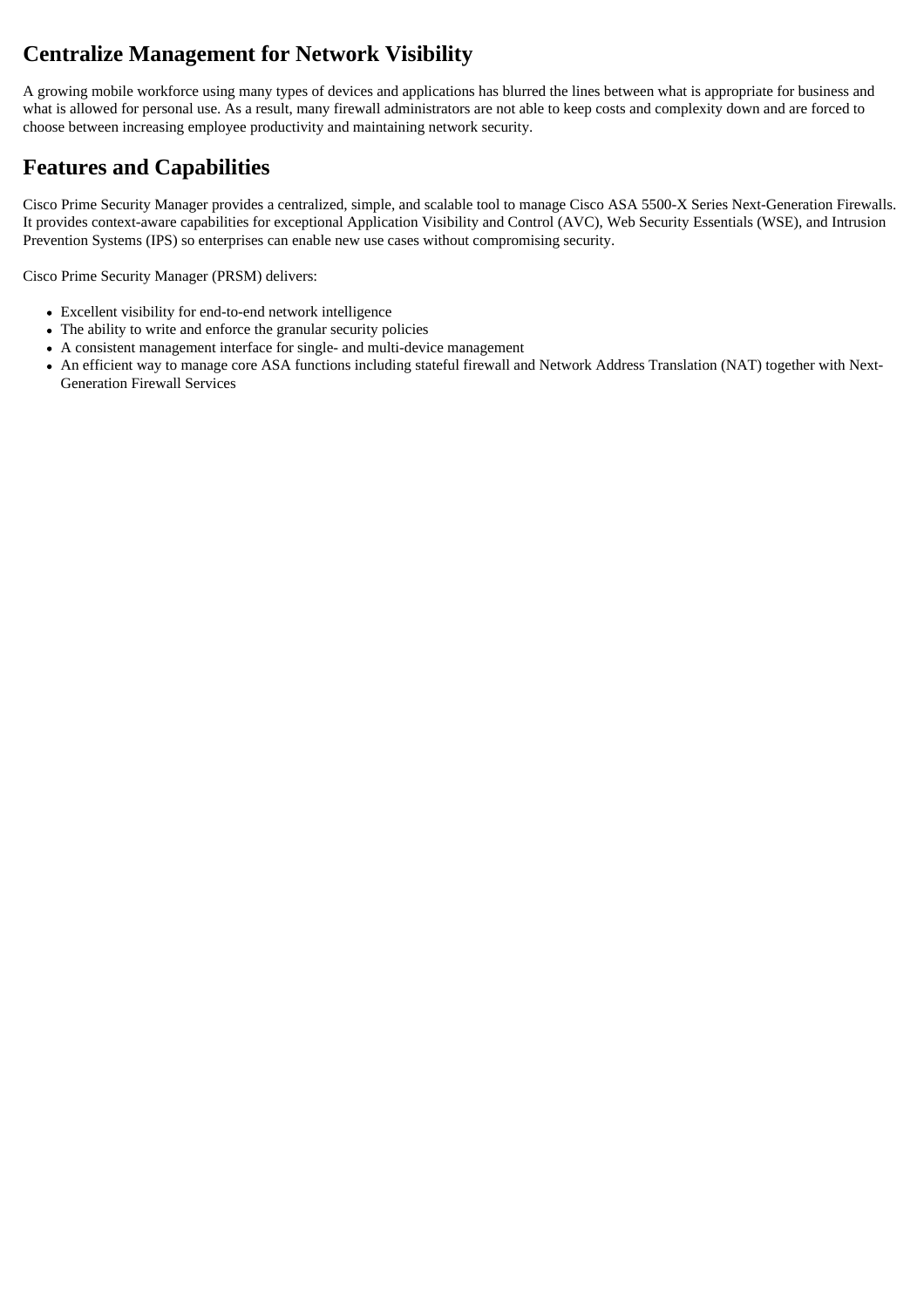

#### **Network Visibility**

Gain a comprehensive understanding of the traffic flows throughout the network. Top-level reports summarize traffic patterns related to users, applications, devices, and other contextual elements. Cisco Prime Security Manager also provides access to granular logs and information about the health and performance of security devices.

#### **Granular Application, User, and Device Control**

Write and enforce granular policies based on a comprehensive set of contextual elements, including:

- Applications, micro-applications, and application behavior
- User and group identity